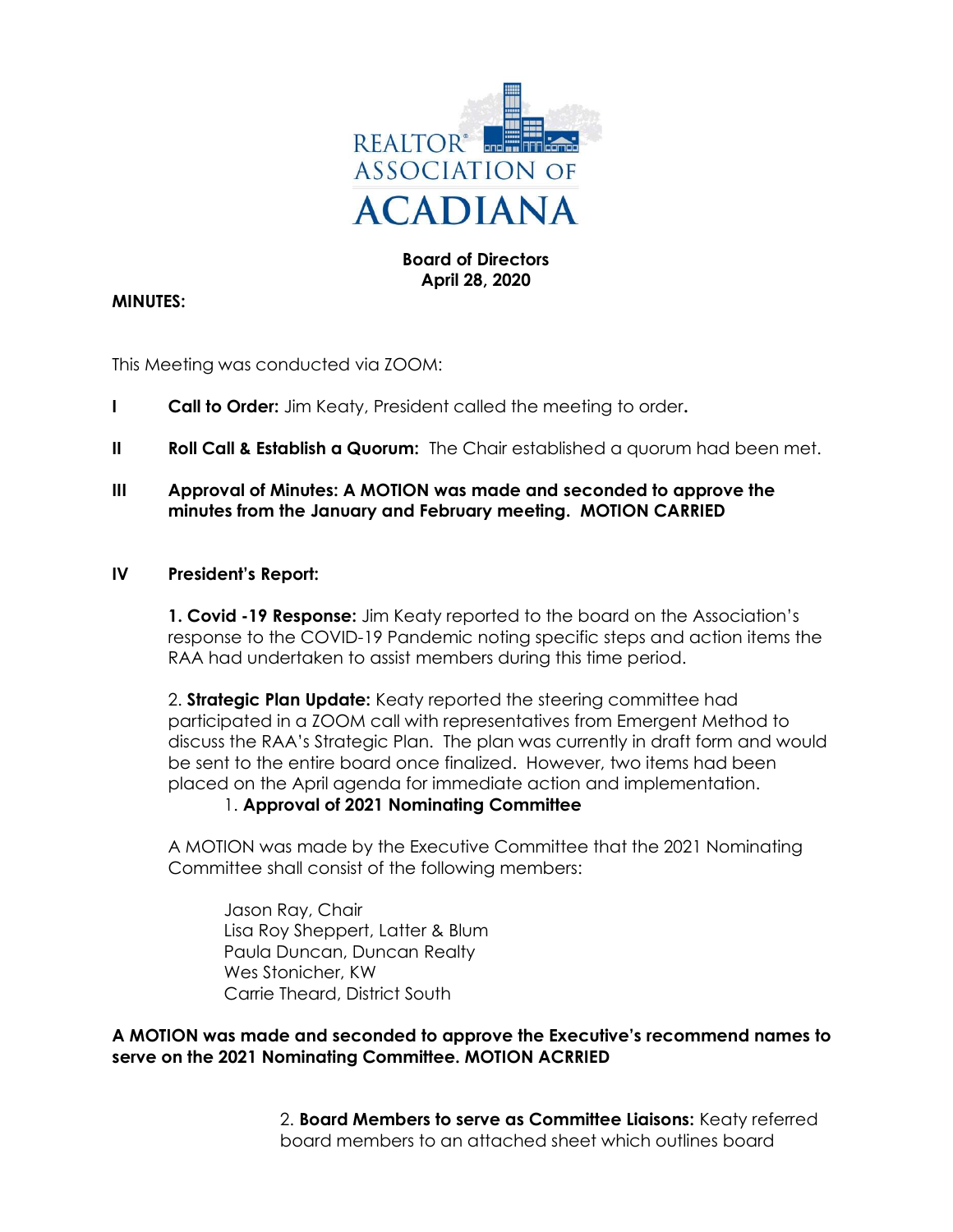members liaisons to various RAA's committees. Board members will be asked to attend these meetings to represent the board and report back on any items of interest.

**V** Treasurer's Report: Reid Smith, Treasurer reported the current membership figures were 1542 REALTOR® members and 159 Affiliates. Smith reported the number of new members for the month was down with only 9 new members for the month of April. Smith attributed the decline to PSI testing facilitates being closed. RAA has been made aware that the Lafayette PSI testing site is back at full capacity and so he expects new members for May to increase. Board members were asked to make personal phone calls to all new members for the month.

 Smith reported RAA's investment account at Prudential was at \$ 838,526.83 as of March 31st. He noted the account was down approximately 5% after you considered withdrawals from the account for the building renovations.

 Smith reviewed the Asset sheet for both companies: RAA and RAA Properties LLC.

 Smith reported the CPA from, Darnall. Sikes & Frederick had completed its 2019 Annual review of the Association's finances. He noted RAA had made a profit of \$175,000 after taxes.

Smith provided the board with an update on RAA's new building located at 234 Rue Beauregard.

Finally, Smith referred board members to the attached minutes from the 2<sup>nd</sup> Quarter Budget & Finance Committee. Noted in these minutes were two Motions: 1. To launch a new member service for RAA members called Forewarn 2. to use the 2019 profit for renovations costs associated with 234 Rue Beauregard.

# A MOTION was made and seconded to accept the Treasurer's report as presented. MOTION CARRIED

#### VI Committee Reports:

 a. MLS: Bill Bacque, MLS Chair provided a detailed report on the March and April MLS Committee minutes which included the passage of multiple forms for the RAA form library. A MOTION was made and seconded to approve the minutes for the March and April MLS meetings. MOTION CARRIED

 b. YPN: Tony Cobarrubia reported on the YPN meeting and an upcoming ZOOM meeting with national presenter Brian Moses.

 A MOTION was made and seconded to Accept the YPN report as presented. MOTION CARRIED